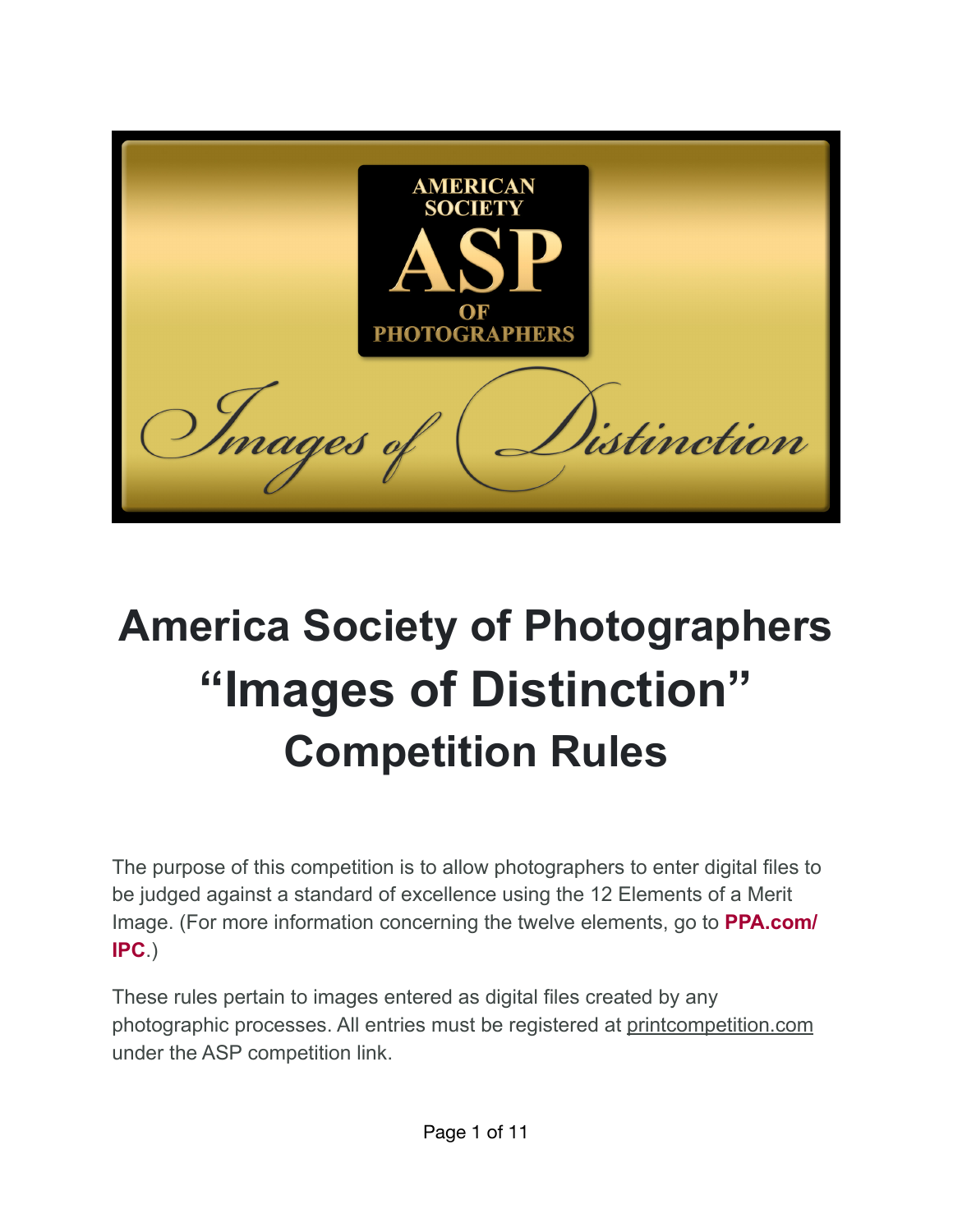- A.
- 1. ASP member fees are \$15.00 per entry by early deadline of 2/11/22 11:59pm (ET). The fee for late entries between 2/12/22 and 2/22/22 10:00pm (ET) is \$20.00.
- 2. The fee for entrants who are not ASP members, is \$25 per entry by early deadline of 2/11/22 11:59pm (ET). The fee for late entries between 2/12/22 and 2/22/22 10:00pm (ET) is \$30.00
- B. No changes to your entry are permitted once the entry deadline has passed. No refunds will be issued after the entry fee is paid.
- C. Entrants do not have to be ASP members to compete in the ASP "Images of Distinction" competition.

# **PHOTOGRAPHIC OPEN RULES**

- A. The Photographic Open Competition is to show the photographic knowledge and skillset of the maker. However, a maker can use supporting photographic elements that they did not create, provided those elements are referenced as guide images on the face of the entry. The original photographic capture by the entrant should be merit-worthy independent of the work that was not their own. Elements created by the maker must not be part of the guide images. This includes images within an album entry.
- B. All processing, manipulation, and printing or rendering were done by the entrant or under their direct supervision.
- C. The entrant has obtained and has access to all necessary releases (model or property) and agrees to hold ASP harmless against all claims and liabilities arising out of any ASP display, publication, and promotion or other use of each image submitted to ASP's image competition.
- D. The entrant's name shall not appear anywhere in the entry.
- E. No entry will be eligible if it has been made under the supervision of an instructor or as a class assignment. All images submitted must be selfdirected. Images created in an educational environment under direct supervision from an instructor are ineligible.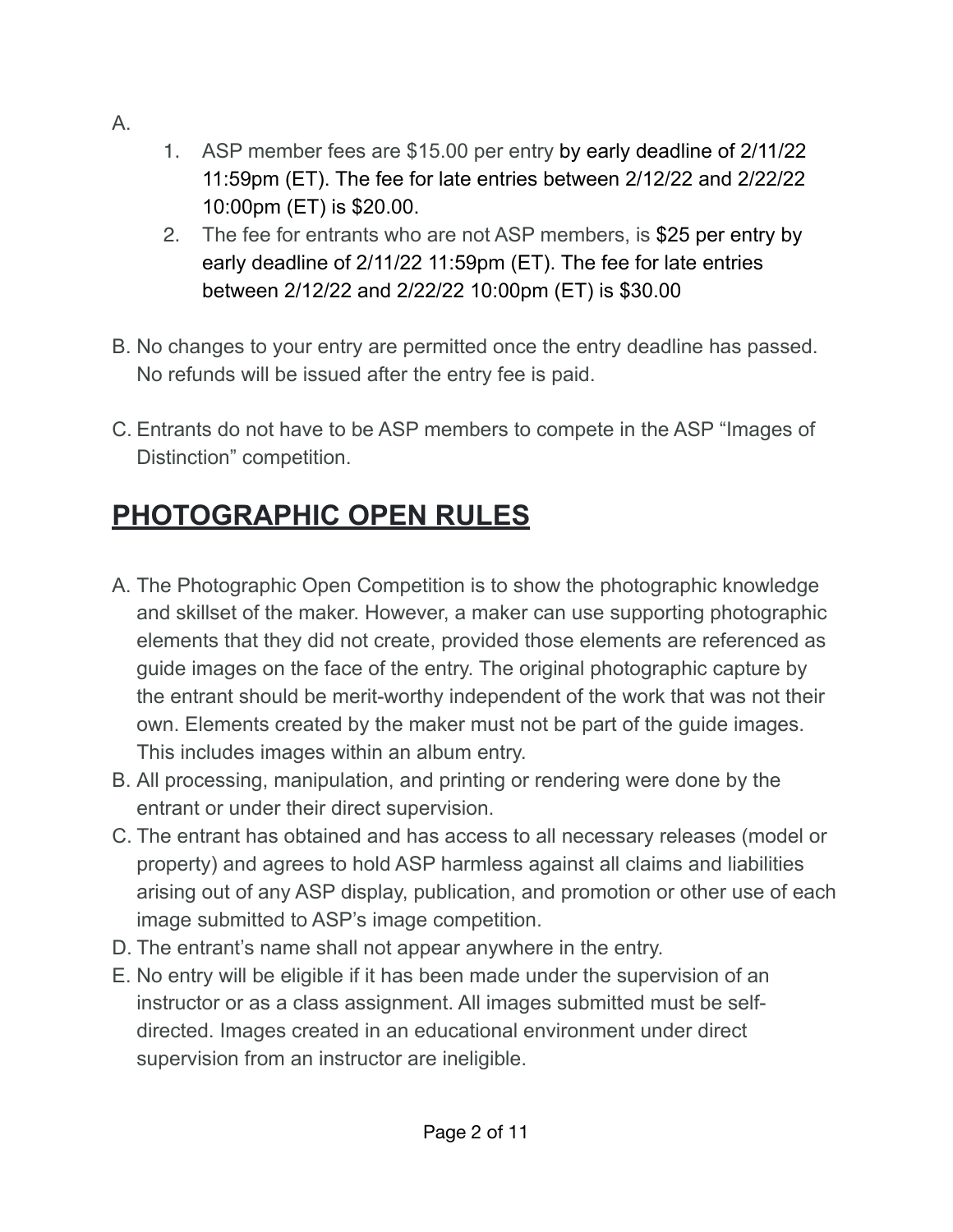- F. Any entry that has been created from an existing photograph, portrait, graphic, or any other artwork produced by another person is a violation of the competition rules and will not be judged, accepted, or displayed. If an entry, in the good-faith opinion of the ASP Image Competition Committee, violates copyright, trademark, or any other applicable law, that entry shall not be displayed or published.
- G.Entries of the same subject in multiple images will be allowed, as long as the images are entirely different concepts.
- H. Images not of acceptable ASP exhibition content will be judged, but may not be displayed. The decision of acceptable content will be based on the standards set by the National Gallery in Washington, DC and at the discretion of the ASP Image Competition Committee.
- I. No entries that have previously been accepted into either the General or Loan collection of PPA are eligible to be entered.

# **PHOTOGRAPHIC OPEN COMPETITION CATEGORIES**

You must designate one of the below categories for each entry.

- **General Portrait**  Images can portray a subject or subjects from all walks of life and should reflect the personality of the subject(s).
- **Children** This subcategory must contain a child or children from birth to age 16.
- **High School Senior** This subcategory portrays a male or female age 16 to 18.
- **Animal**  This subcategory captures an animal(s) portrait using structured lighting in a studio or outdoor environment, where the owner or photographer control the animal.
- **Illustrative/Commercial** This sub-category is for capturing industry, advertising and architectural areas.
- **Landscape/Nature**  This sub-category shares joy and adventures while expressing a sense of place. Wild animals in an uncontrolled lighting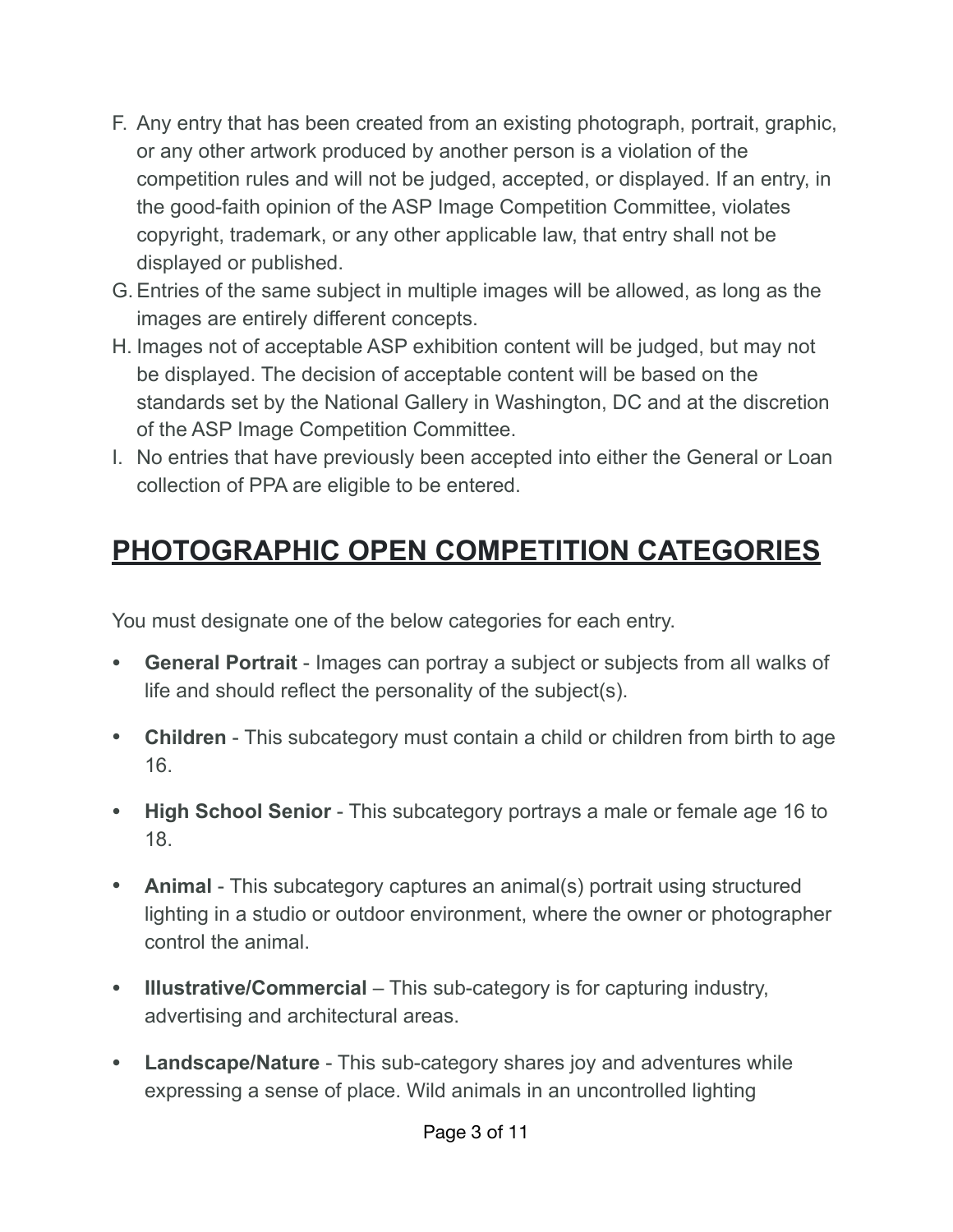environment, zoo animals, flowers, seascapes, cityscapes, urban landscapes, and sunsets with or without people can be placed here.

- **Illustrative/General** This sub-category is for still-life images and any other image that doesn't fit in another Illustrative category.
- **Reportage:** Images that illustrate an actual public or non-public event, life, an area of human interest, telling news that have meaning on the context or record of events, high impact, and/or lasting emotional response. Images that illustrate sporting events are included in this category. ONLY basic color and brightness adjustments, cropping, dodging and burning in are allowed. Only single-capture images will be accepted. Composite and multiple exposure images will not be accepted. The original captured image (in RAW or jpg) must be available if requested by the committee.
- **Album**  Albums displaying portrait and story-telling in a non-wedding event or session.

**NOTE:** The ASP Image Competition Committee reserves the right to recategorize your images if we feel they are in the wrong category.

### **ARTIST CATEGORY RULES**

A. There will be two categories within the artist category:

- Artist Open
- Restoration
- B. Entries may be created in various artistic mediums. Photographs may be used in this category in creating an entry, but it is not a requirement. Entries may include freehand drawing or painting in traditional or digital applications. Entries can include stock photography, photographs, or artwork from other artist (s) with written consent to use those sources. Documentation may be requested by PPA before, during or after the competition. If an entry, in the good-faith opinion of the ASP Image Competition Committee, violates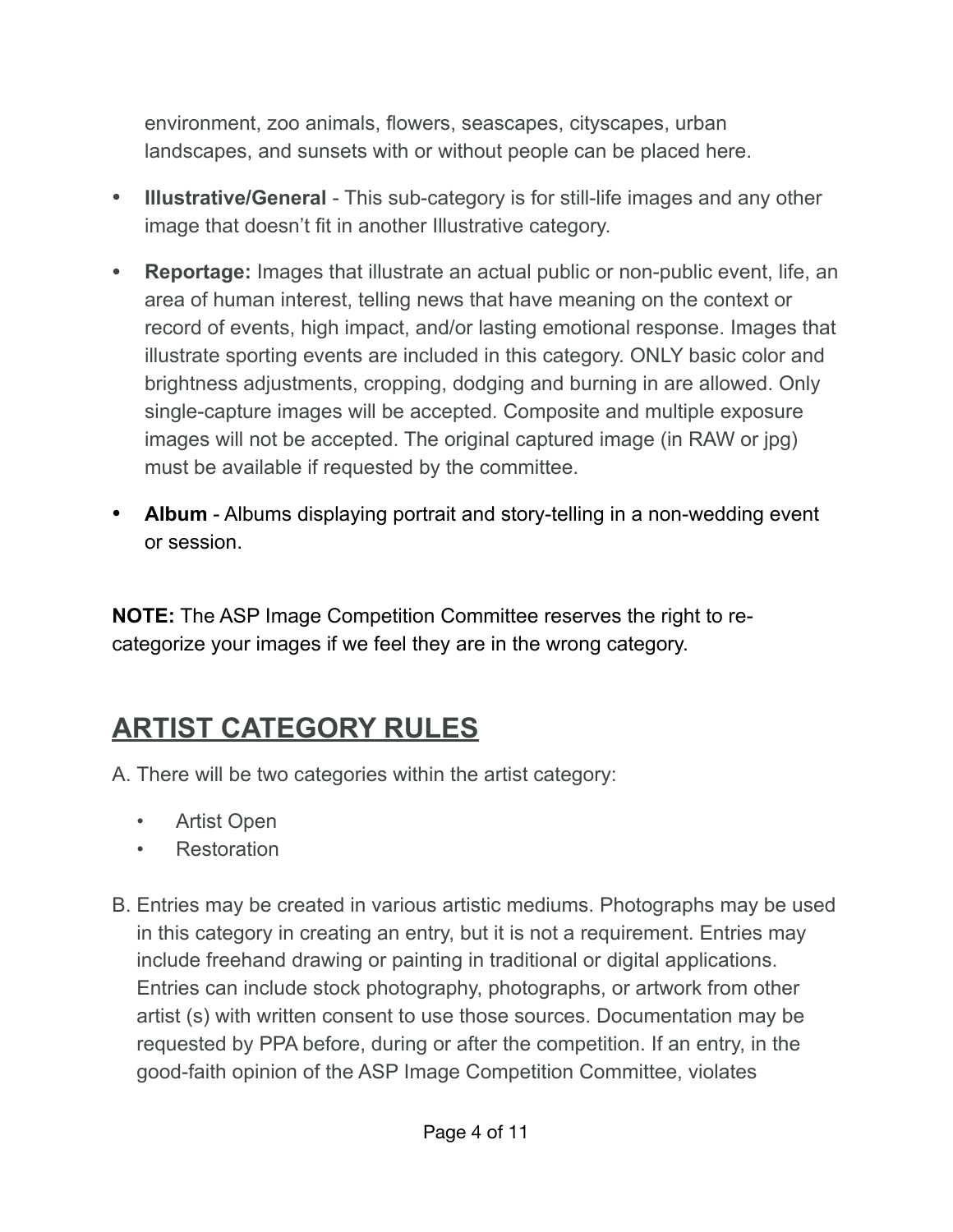copyright, trademark, or any other applicable law and cannot be proven otherwise, that entry shall be disqualified.

- C. All processing, manipulation, artwork, or rendering must be done by the entrant. Printing may be done under the maker's direct supervision.
- D. The entrant's name shall not appear anywhere in or on the face of the entry.
- E. No entry will be eligible if it has been made under the supervision of an instructor or as a class assignment. All images submitted must be selfdirected.
- F. Entries of the same subject in multiple images will be allowed as long as the images are entirely different concepts.
- G. Guide images must be included on the face of the entry.
- H. No entries that have previously been accepted into either the General or Loan collection of PPA are eligible to be entered.

# **WEDDING CATEGORY RULES**

A. There are two categories within the Wedding Category:

- Wedding Open Images can portray a subject or subjects from all aspects of a wedding including traditional portraits, candids or detail work.
- Wedding Album Multiple images combined into a digital album collection exclusively showcasing a specific wedding.
- B. Entrant must have captured and created the original exposure or exposures during the time constraints of the wedding
- C. All processing, manipulation, and rendering were done by the entrant or under their direct supervision.
- D. The entrant has obtained and has access to all necessary releases (model or property) and agrees to hold ASP harmless against all claims and liabilities arising out of any ASP's display, publication, and promotion or other use of each image submitted to PPA.
- E. The entrant's name shall not appear anywhere in or on the face of the entry.
- F. No entry will be eligible if it has been made under the supervision of an instructor or as a class assignment. All images submitted must be self-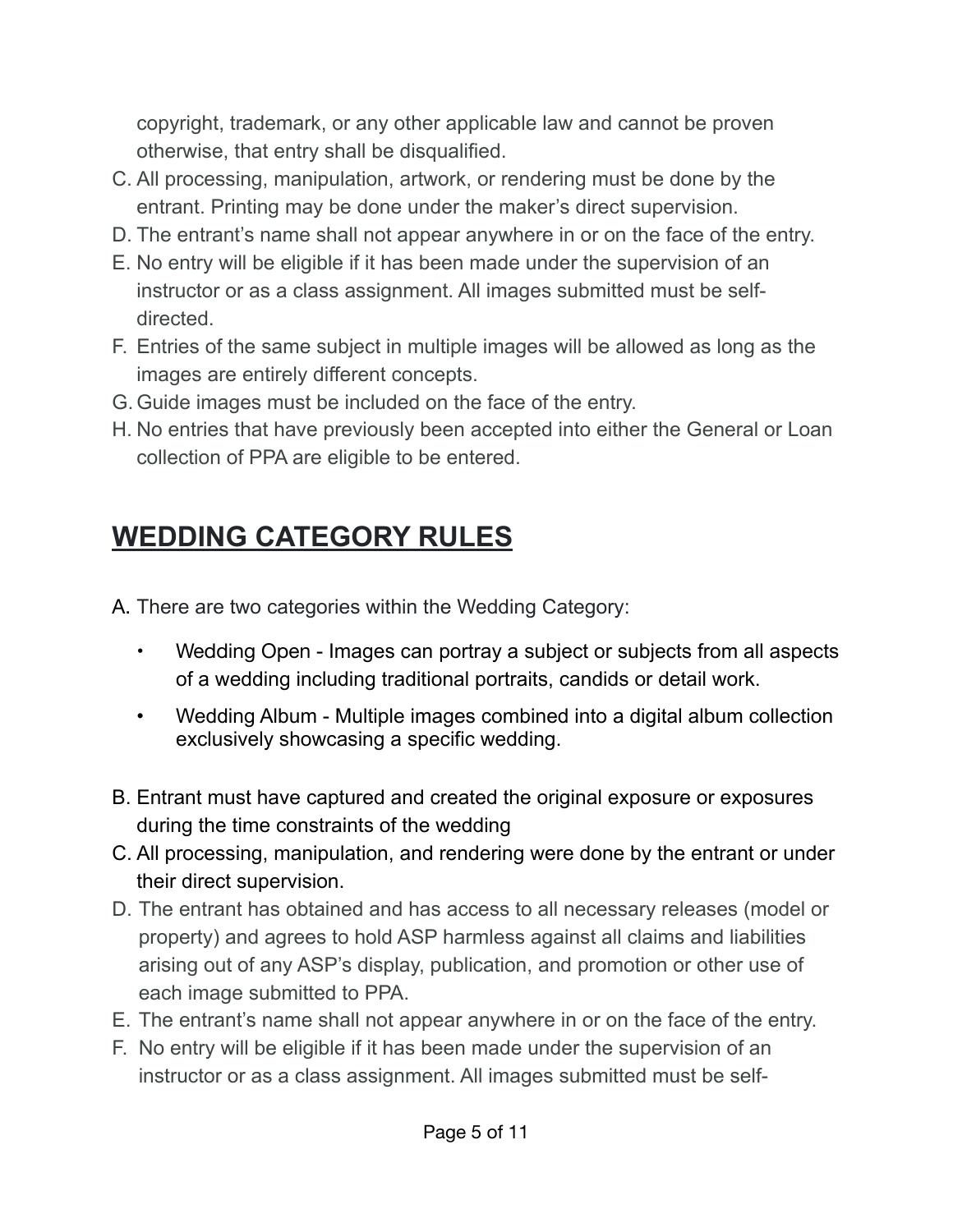directed. Images created in an educational environment under direct supervision from an instructor are ineligible.

- G. Any entry that has been created from an existing photograph, portrait, graphic, or any other artwork produced by another person is a violation of the competition rules and will not be judged, accepted, or displayed. If an entry, in the good-faith opinion of the ASP Image Competition Committee, violates copyright, trademark, or any other applicable law, that entry shall not be displayed or published.
- H. Entries of the same subject in multiple images will be allowed, as long as the images are entirely different concepts.
- I. Images not of acceptable ASP exhibition content will be judged but may not be displayed. The decision of acceptable content will be based on the standards set by the National Gallery in Washington, DC and at the discretion of the ASP Image Competition Committee.
- J. Wedding themed images taken outside of the time constraints of the wedding event should entered in the PO portrait or illustrative category depending on content.
- K. No entries that have previously been accepted into either the General or Loan collection of PPA are eligible to be entered.

#### **STRAIGHT OUT OF CAMERA (SOOC) RAW CATEGORY RULES**

- A. The purpose of this competition is to allow the entry of non-manipulated imagery. This category is designed for images which come straight from the camera. You must enter your unedited, unmanipulated raw image.
- B. The image must have been captured by the entrant alone.
- C. No images taken under the direction or supervision of an instructor or in a class setting are allowed.
- D. The entrant's name must not appear within the image.
- E. As in the other categories, no image that violates trademark or copyright laws will be allowed.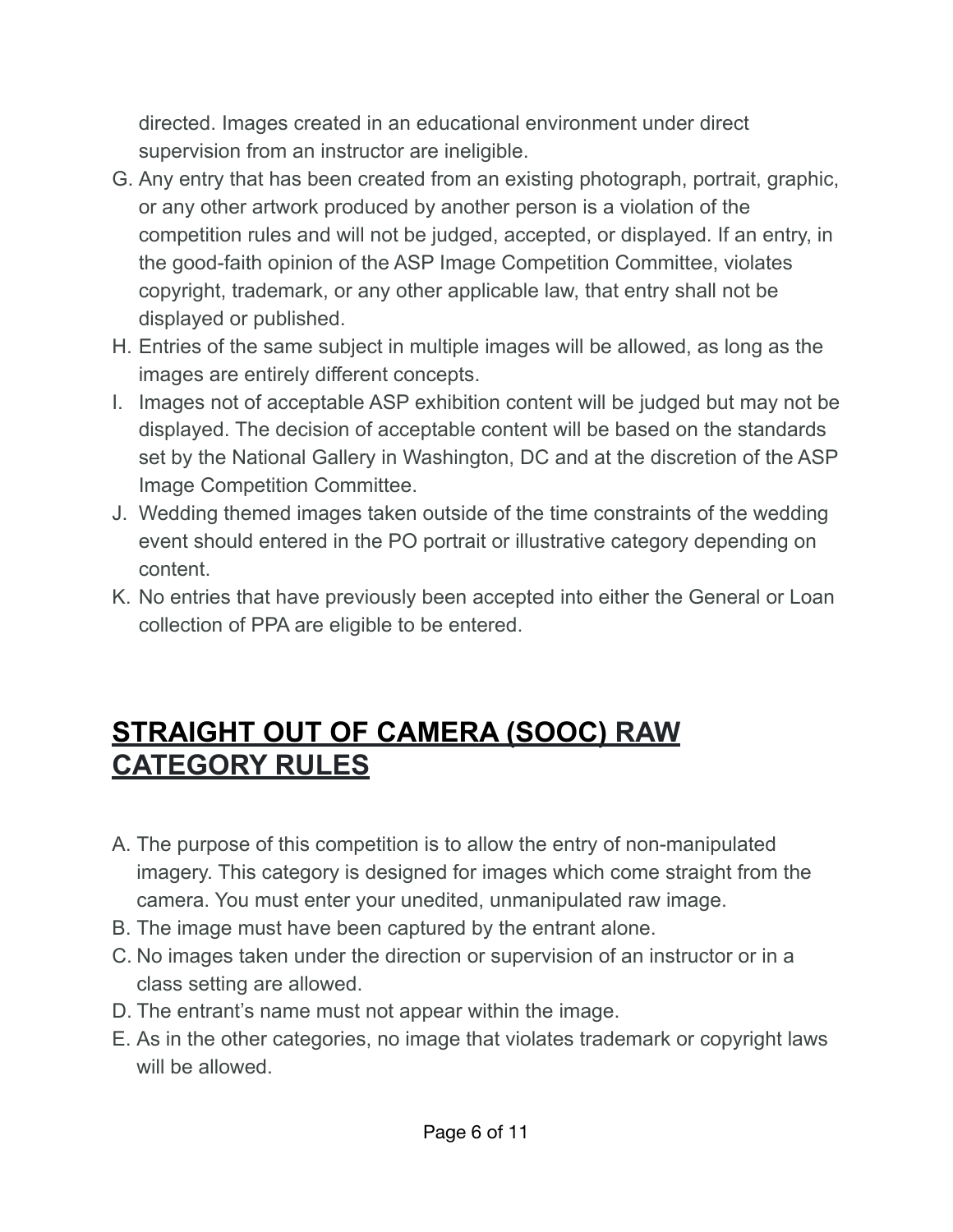- F. No entries that have previously been accepted into either the General or Loan collection of PPA are eligible to be entered.
- G. For the 2022 competition, cash prizes will be awarded for the top three SOOC RAW images: \$250 to the first place winner; \$150 to the second place winner; and \$100 to the third place winner.

# **SOOC RAW FAQs**

The intention of this category is to evaluate the art created in camera without any post-production applied, including RAW adjustments in or out of the camera. Only RAW files may be entered in this category.

- A. **How do I enter the RAW category?** After registering for ASP IOD competition, select "RAW" as the category for an entry and upload a RAW file (in native camera format) you wish to enter.
- B. **How are the images judged?** Every RAW file contains an embedded JPEG. This is used by cameras to show image previews in the camera (LCD/View Finder). ASP IOD officials will extract the embedded JPEG and this file is will be used for judging.
- C. **Can I apply presets in the camera?** Yes, in-camera presets (picture styles) can be applied, such as Monochrome mode, etc. The embedded JPEG will have those presets applied and will be used for judging.
- D. **Do I need presentation for SOOC RAW entries?** No. As RAW files are entered and embedded JPEGS are judged, no additional presentation is allowed or possible.
- E. **What can I use to view the JPEG embedded in the RAW file?** ASP IOD will use Photo Mechanic to extract the JPEG from the RAW file. Additionally, there are some free RAW preview extractors available as well.
- F. **Are there any other ways to know what the JPEG looks like?** While photographing, capture both RAW and JPEG and the JPEG file can help visualize the image that will be judged.
- G. **Can I enter images created with in-camera techniques like double exposure, gels, shutter drag, etc.?** Yes, absolutely! Your creativity with incamera techniques is your limit.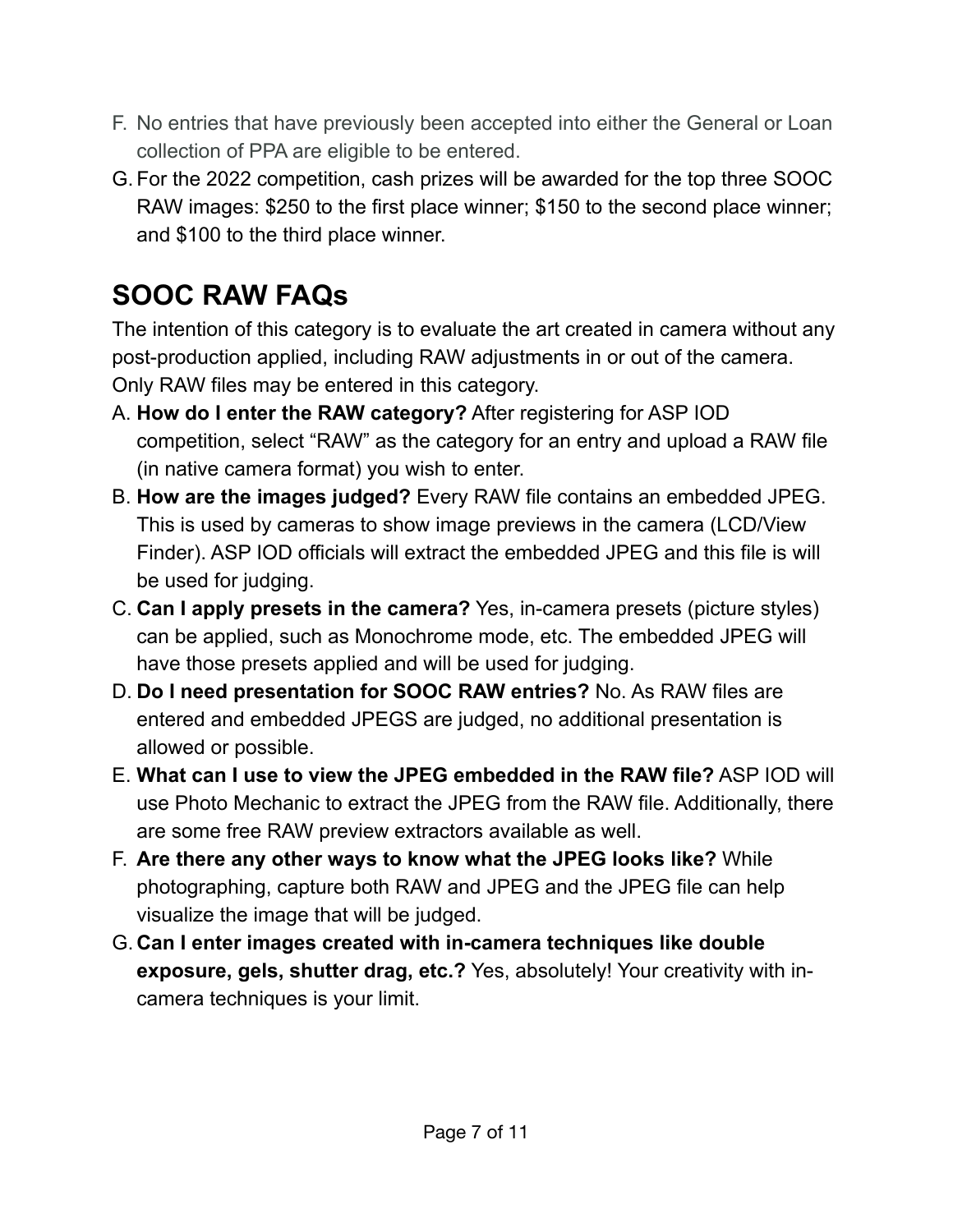# **VIEWING CONDITIONS FOR IMAGE REVIEW**

For color management help, see Video Tutorial: *[IPC Participant Resources](https://www.ppa.com/events/photo-competitions/ipc-resources)*

**Note:** ASP Competition judges will be instructed to calibrate their monitors to these specifications just prior to the competition: Digital Files: Monitor Settings, D65, 120 cd/m2, 2.20 gamma.

### **REGISTRATION AND DEADLINES**

- A. ASP "Images of Distinction" competition registration will open on January 17, 2022. The early deadline is February 11, 2022 at 11:59pm (Eastern time), and the final deadline is February 22, 2022 at 10:00pm (Eastern time).
- B. The judging will begin on February 25, 2022 at 10:00am (Eastern time), and the panel discussion will begin on February 26, 2022 at 10:00am (Eastern time).

# **AWARDS**

- Top Ten images and ties from ASP members, in each category, will be judged head to head, and judges will select the top three images. Trophies will be awarded to the first, second and third finishers in each category.
- Judges will select the best three overall images from all categories submitted by non-ASP members. Trophies will be awarded to the first, second and third overall winners.
- Each judge will select their favorite overall image for the Judges' Choice award. Judges' Choice awards can be from an ASP member or a non-member. Judges' Choice award winners will receive certificates of recognition.
- SOOC RAW CATEGORY ONLY In addition to first, second and third place trophies for this category, winners will also receive a cash award: \$250 to the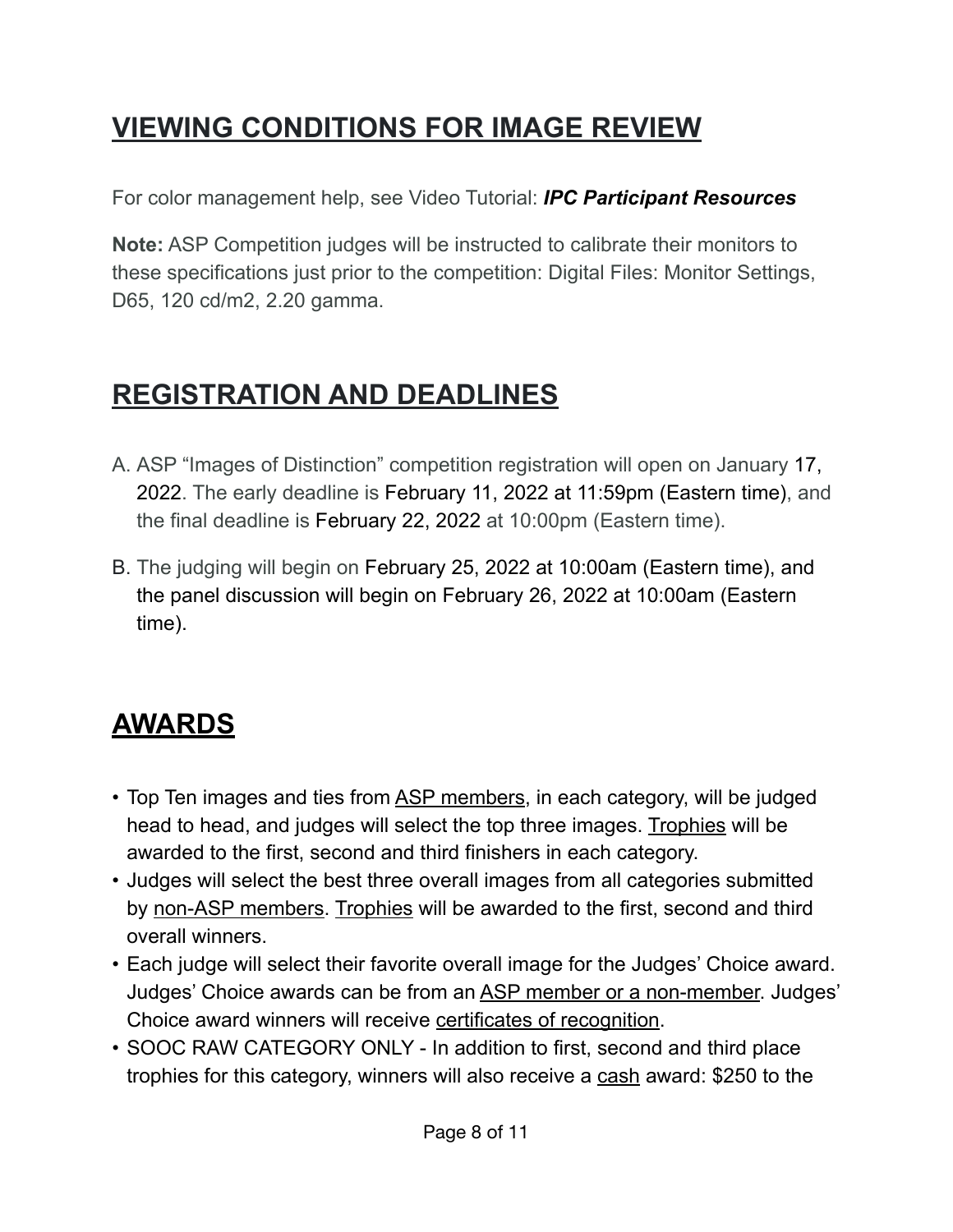first place winner; \$150 to the second place winner; and \$100 to the third place winner.

### **DIGITAL IMAGE ENTRY SPECIFICATIONS**

#### **Single Image Entry**

- A. RAW files will be accepted for the SOOC RAW category only. There is no file size limit for the SOOC RAW category.
- B. In all other categories, files must be sized so the longest dimension is 4000 pixels. Each file must contain an embedded color profile of either sRGB or Adobe RGB1998 and be saved at a JPEG quality setting of 10. In most cases, the total file size should not exceed 3.5 MB. Larger files will be accepted when necessary, so long as they are JPG/10.
- C. Files should be named with the image title, for example, *Delicate Beauty.jpg* or *The Sentinel.jpg*.

**NOTE:** Failure to comply with these rules may result in disqualification of the entry. The decision of the ASP Image Competition Committee is final.

#### **Album Entry**

- A. Albums pages will be combined into a .zip file prior to uploading the album entry to [printcompetition.com](http://printcompetition.com).
- B. You must include a grey spread with your album title on the page as your PAGE ONE.
- C. Maximum Viewable Canvas Size: 2560x1600, in a horizontal page format.
- D. A page may represent a single album page or a spread.
- E. A page may contain as few or as many images as desired.
- F. Entry may contain up to 36 canvases or spreads. Page 1 must be filled with grey with the album title on it.
- G.Each page or spread must contain an embedded color profile of either sRGB or Adobe RGB1998 and be saved at a JPEG quality setting of 10.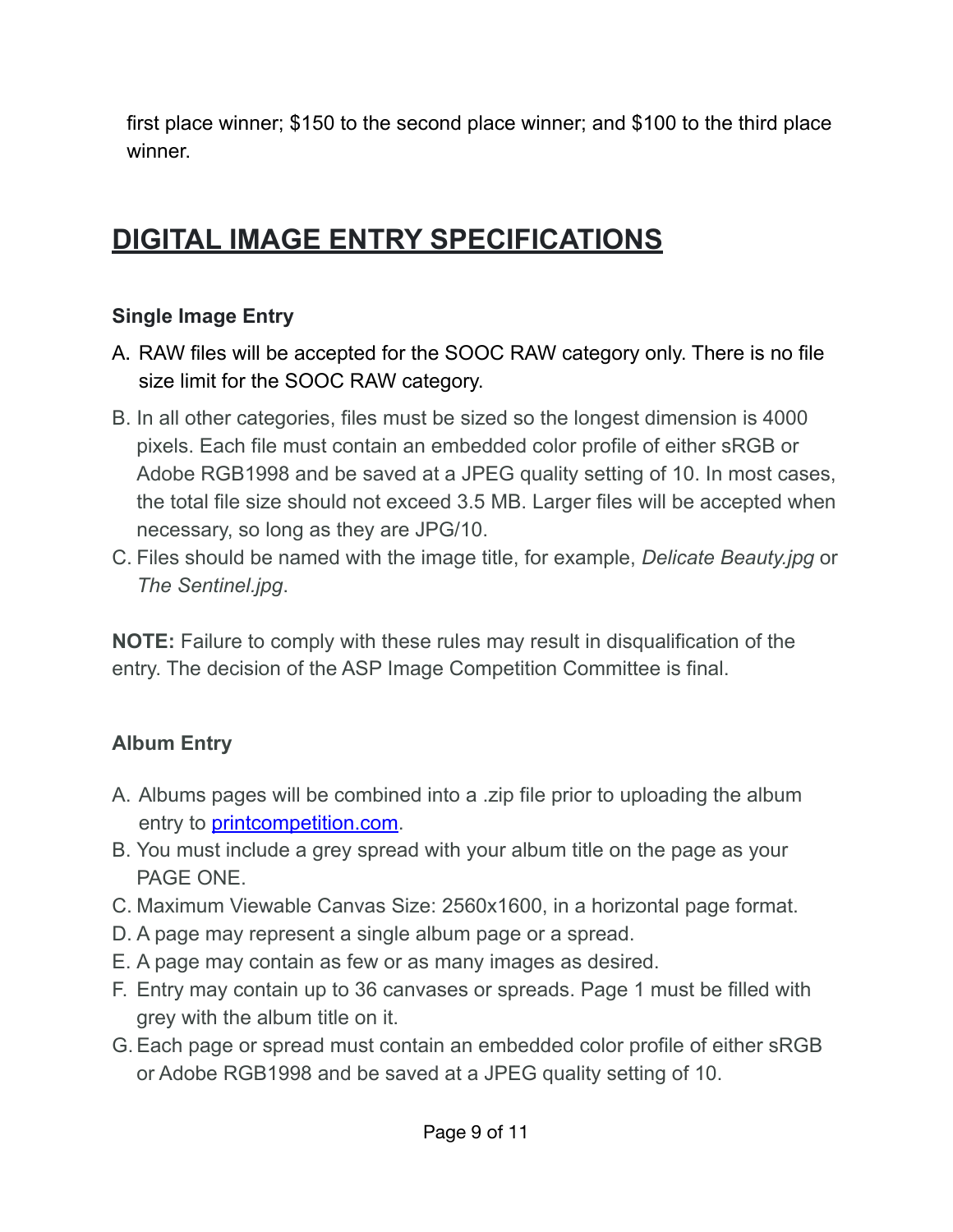- H. Identify pages sequentially in the order to be viewed using the following 3-digit format. Example: (001.jpg, 002.jpg, 003.jpg, 004.jpg, etc.)
- I. All pages of an album must be in one folder. Please zip the contents into one file and upload to printcompetition.com.
- J. Entrant's name may not appear on the album.

**NOTE:** Failure to comply with these rules may result in disqualification of the entry. The decision of the ASP Image Competition Committee is final.

### **REGISTRATION FEES**

#### **For ASP Members**

- Early entries: Entrants will pay \$15.00 per image if registered by 11:59pm (Eastern time) on February 11, 2022, with no limit on the number of entries.
- Late entries: \$20.00 for each entry (no limit on the number of entries) for entrants registering February 12, 2022 at 12:00am-midnight (Eastern time) to February 22, 2022, at 10:00pm (Eastern time).
- No registrations will be accepted after February 22, 2022, 10:00pm (Eastern time).

#### **For Non- ASP Members**

- Early entries: Entrants will pay \$25.00 per image if registered by 11:59pm (Eastern time) on February 11, 2022, with no limit on the number of entries.
- Late entries: \$30.00 for each entry (no limit on the number of entries) for entrants registering February 12, 2022 at 12:00am-midnight (Eastern time) to February 22, 2022, at 10:00pm (Eastern time).
- No registrations will be accepted after February 22, 2022, 10:00pm (Eastern time).